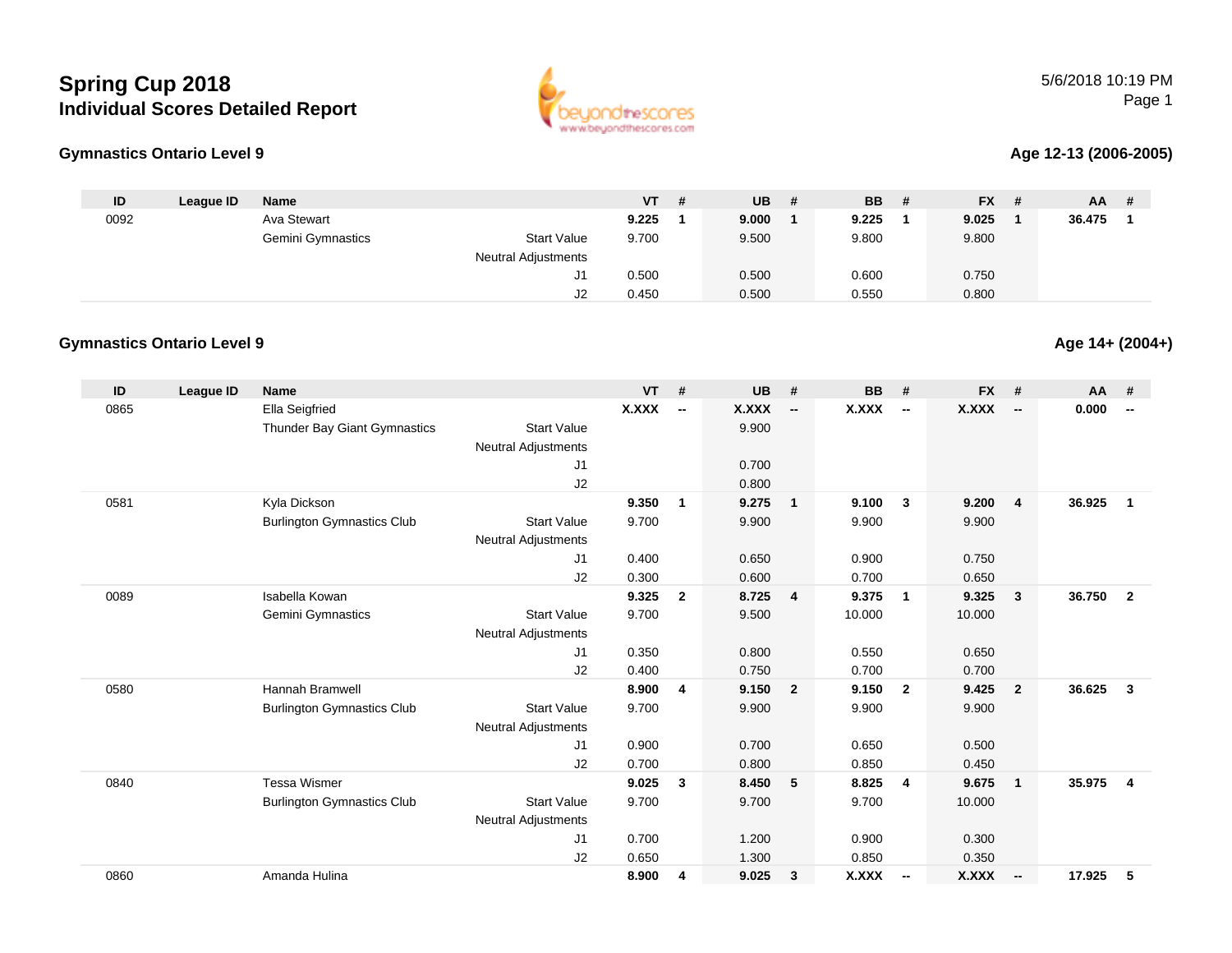# **Spring Cup 2018 Individual Scores Detailed Report**



|      | Thunder Bay Giant Gymnastics | <b>Start Value</b><br><b>Neutral Adjustments</b> | 9.700        |                          | 9.900   |         |        |              |                          |          |  |
|------|------------------------------|--------------------------------------------------|--------------|--------------------------|---------|---------|--------|--------------|--------------------------|----------|--|
|      |                              | J1                                               | 0.800        |                          | 0.800   |         |        |              |                          |          |  |
|      |                              | J2                                               | 0.800        |                          | 0.950   |         |        |              |                          |          |  |
| 0090 | Ava Sorrento                 |                                                  | <b>X.XXX</b> | $\overline{\phantom{a}}$ | 8.125 6 | 8.425 5 |        | X.XXX        | $\overline{\phantom{a}}$ | 16.550 6 |  |
|      | Gemini Gymnastics            | <b>Start Value</b>                               |              |                          | 9.500   | 9.800   |        |              |                          |          |  |
|      |                              | <b>Neutral Adjustments</b>                       |              |                          |         |         |        |              |                          |          |  |
|      |                              | J1                                               |              |                          | 1.250   | 1.300   |        |              |                          |          |  |
|      |                              | J2                                               |              |                          | 1.500   | 1.450   |        |              |                          |          |  |
| 0314 | <b>Marisol Toupin</b>        |                                                  | <b>X.XXX</b> | $\overline{\phantom{a}}$ | 7.075 7 | X.XXX   | $\sim$ | <b>X.XXX</b> | $\overline{\phantom{a}}$ | 7.075 7  |  |
|      | Sudbury Laurels              | <b>Start Value</b>                               |              |                          | 9.700   |         |        |              |                          |          |  |
|      |                              | <b>Neutral Adjustments</b>                       |              |                          |         |         |        |              |                          |          |  |
|      |                              | J <sub>1</sub>                                   |              |                          | 2.450   |         |        |              |                          |          |  |
|      |                              | J2                                               |              |                          | 2.800   |         |        |              |                          |          |  |

## **Gymnastics Ontario Level 9**

## **Age 12+ (2006+) PAIRS**

| ID   | League ID | Name                              |                            | <b>VT</b> | #              | <b>UB</b> | #              | <b>BB</b> | #                       | <b>FX</b> | #              | <b>AA</b> | #                       |
|------|-----------|-----------------------------------|----------------------------|-----------|----------------|-----------|----------------|-----------|-------------------------|-----------|----------------|-----------|-------------------------|
| 0910 |           | Tara Knezevic Hannah Chan         |                            | 9.025     | 1              | 9.025     | $\mathbf{1}$   | 8.950     | $\overline{2}$          | 9.600     | $\mathbf{1}$   | 36.600    | -1                      |
|      |           | East York Gymnastics              | <b>Start Value</b>         | 9.700     |                | 9.900     |                | 9.800     |                         | 10.000    |                |           |                         |
|      |           |                                   | <b>Neutral Adjustments</b> |           |                |           |                |           |                         |           |                |           |                         |
|      |           |                                   | J <sub>1</sub>             | 0.700     |                | 0.750     |                | 1.000     |                         | 0.350     |                |           |                         |
|      |           |                                   | J2                         | 0.650     |                | 1.000     |                | 0.700     |                         | 0.450     |                |           |                         |
| 0926 |           | Isabella Kowan Ava Sorrento       |                            | 9.000     | $\overline{2}$ | 8.725     | $\mathbf{3}$   | 8.800     | $\overline{\mathbf{3}}$ | 9.525     | $\overline{2}$ | 36.050    | $\overline{2}$          |
|      |           | Gemini Gymnastics                 | <b>Start Value</b>         | 9.700     |                | 10.000    |                | 9.800     |                         | 10.000    |                |           |                         |
|      |           |                                   | Neutral Adjustments        |           |                |           |                |           |                         |           |                |           |                         |
|      |           |                                   | J1                         | 0.800     |                | 1.300     |                | 1.050     |                         | 0.400     |                |           |                         |
|      |           |                                   | J <sub>2</sub>             | 0.600     |                | 1.250     |                | 0.950     |                         | 0.550     |                |           |                         |
| 0893 |           | Kirah Stortini Abigail Geneau     |                            | 8.575     | 4              | 8.575     | $\overline{4}$ | 9.375     | $\mathbf 1$             | 9.150     | -4             | 35.675    | 3                       |
|      |           | <b>Burlington Gymnastics Club</b> | <b>Start Value</b>         | 9.700     |                | 9.400     |                | 9.900     |                         | 9.800     |                |           |                         |
|      |           |                                   | <b>Neutral Adjustments</b> |           |                |           |                |           |                         |           |                |           |                         |
|      |           |                                   | J1                         | 1.000     |                | 0.700     |                | 0.550     |                         | 0.600     |                |           |                         |
|      |           |                                   | J <sub>2</sub>             | 1.250     |                | 0.950     |                | 0.500     |                         | 0.700     |                |           |                         |
| 0894 |           | Tessa Wismer Hannah Bramwell      |                            | 8.800     | 3              | 8.775     | $\overline{2}$ | 8.650     | 4                       | 9.175     | 3              | 35.400    | $\overline{\mathbf{4}}$ |
|      |           | <b>Burlington Gymnastics Club</b> | <b>Start Value</b>         | 9.700     |                | 9.800     |                | 9.800     |                         | 10.000    |                |           |                         |
|      |           |                                   | <b>Neutral Adjustments</b> |           |                |           |                |           |                         |           |                |           |                         |
|      |           |                                   | J1                         | 1.000     |                | 1.100     |                | 1.150     |                         | 0.900     |                |           |                         |
|      |           |                                   | J <sub>2</sub>             | 0.800     |                | 0.950     |                | 1.150     |                         | 0.750     |                |           |                         |
| 0971 |           | Amanda Hulina Sophia Tofinetti    |                            | 8.475     | 5              | 8.225     | 5              | 8.600     | 5                       | 8.900     | 6              | 34.200    | 5                       |